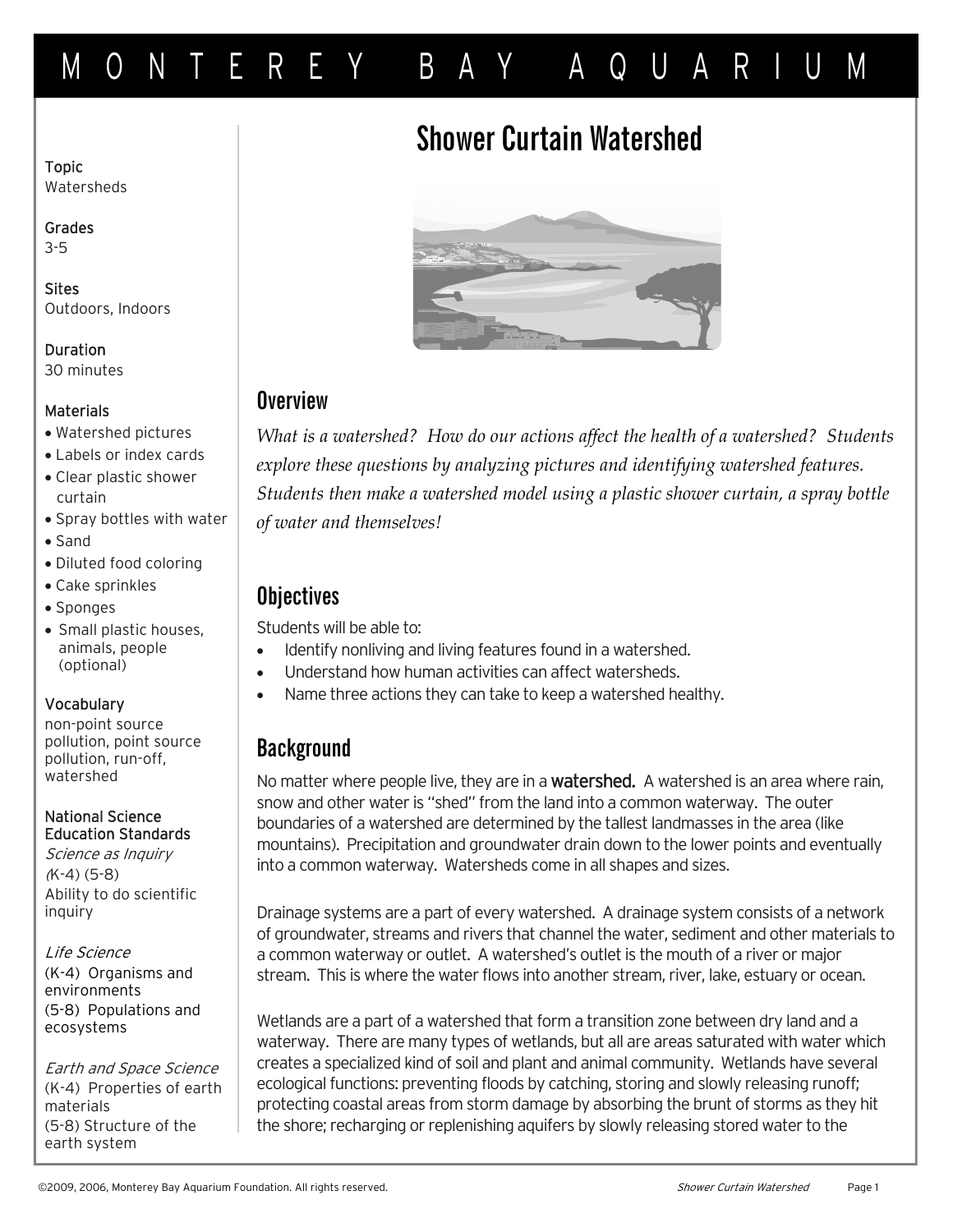

Non-point source pollution: pollution that originates from multiple, unidentifiable sources

Point source pollution: pollution that originates from a specific and identifiable source

Runoff: water that flows across the surface of the ground

Watershed: an area of land that "sheds" water into the same stream, lake, ocean or other body of water



This activity includes the creation of a word bank. This is helpful for English language learners acquiring new vocabulary. Placing the new words within the context of the activity gives added support.

underground water supply; and trapping sediments and pollutants that are washed off the land. In addition, wetland plants filter nutrients from passing water and use them for their own metabolism.

Runoff is water in a watershed that flows across the surface of the ground and picks up materials, such as soil, agricultural chemicals and other transportable materials. Eventually runoff reaches a waterway. Many types of pollutants can enter a waterway through runoff. Pollutants are categorized as point source or non-point source. Point source pollution occurs when pollutants are discharged from an identifiable source, like a pipe, a well or a ditch. Often these pollutants can be traced back to one specific source. **Non-point source** pollution does not originate from one specific location but originates from multiple, unidentified sources and often is spread out over a large area. Examples include excess herbicides and fertilizers from agricultural practices, oil and other toxic chemicals from industrial usage, sediments from construction sites or erosion, salt from irrigating fields and bacteria from livestock and other organic waste.

Non-point source pollution also can originate from individuals and includes soap from washing a car or fertilizer from a home garden that drains into the street drain and may flow directly to the nearest creek. People can easily reduce non-point source pollution by being aware of their actions and shifting every day behaviors. Using a carwash (where there is special waste water drainage), purchasing organic and biodegradable pesticides and fertilizers, disposing of oil, antifreeze and paints in proper receptacles and keeping litter, pet waste and other debris out of the streets are all ways to reduce non-point source pollution.

# **Procedure**

### Part 1: Introduction to a Watershed

#### 1. AS A CLASS, EXPLORE THE CONCEPT OF A WATERSHED.

Ask the class for their ideas about a watershed. Then share a definition with them: <sup>A</sup> watershed is the whole region surrounding and 'shedding' water into a body of water. That body of water may be a stream, river, lake, wetland or ocean. Do you live in a watershed? (yes) Is there any place NOT in a watershed? (No, all land is a watershed. because rain falling on land either soaks in or runs off.)

#### 2. DISCUSS WHAT FEATURES STUDENTS WOULD EXPECT TO FIND IN A WATERSHED.

As a class, brainstorm a list of features or things found in a watershed. (*mountains*, rivers, lakes, wetlands, plants, animals) Compile a list on a white board or chart paper.

#### 3. IN SMALL GROUPS, STUDENTS ANALYZE AND COMPARE WATERSHED PICTURES.

Divide the class into small groups. Pass out a few pictures of watersheds to each group. Ask them to observe the pictures and answer the following questions:

- What are some of the common features in the pictures? What are some differences?
- What living things do you see? What nonliving things do you notice?
- What are the major parts of a watershed? How do the parts of a watershed interact with or depend on each other?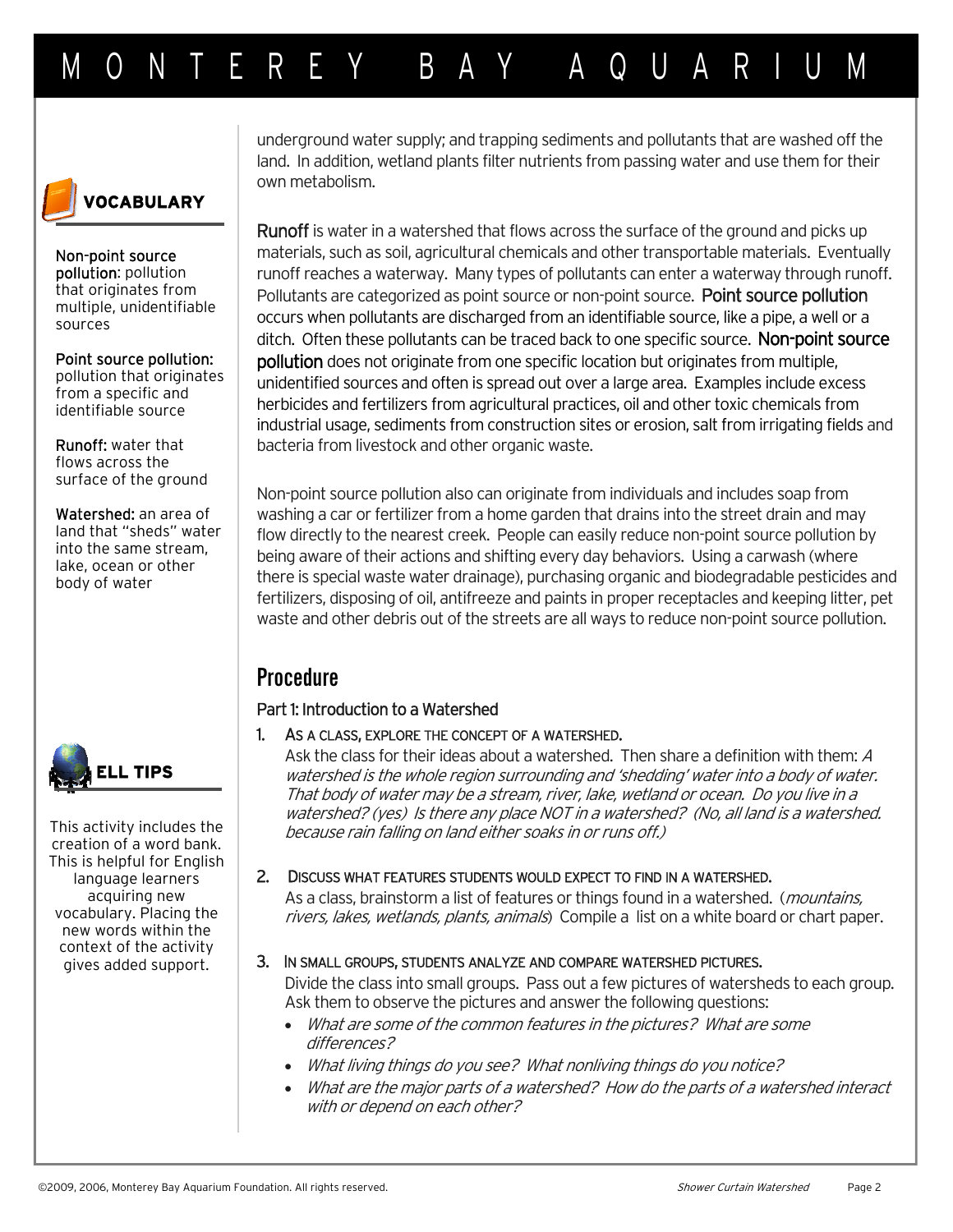### 4. GROUPS SHARE THEIR WATERSHED OBSERVATIONS WITH THE CLASS.

Have groups share their pictures and observations with the class. Add any new words to the watershed word list you began on the board or chart paper. Ask the class which of these words are familiar and which ones they need to learn more about. Then write the words on index cards (to be used later as labels on the watershed model). Words may include "ocean," "mountains," "river," "lake," "valley," "wetland," etc.

MONTEREY BAY AQUARIUM

### Part 2: Watershed Model

### 1. CHALLENGE STUDENTS TO MAKE A MODEL WATERSHED.

Show students the plastic shower curtain and spray bottles. Ask how they could make a watershed using those materials. (If possible, this activity is best done outdoors.) Have them work together to create it. You may need to help facilitate the process. .

### Sample Watershed Model

Several students sit on the ground next to each other and raise their knees into the air while keeping their feet on the ground. Spread the shower curtain from the top of their knees over their legs and feet. Students can form hills and valleys and the connections between them by shaping the shower curtain.

### 2. STUDENTS PREDICT HOW WATER WILL FLOW IN THEIR SAMPLE WATERSHED.

Ask the students to predict what will happen when it "rains" on their watershed model. You may ask guiding questions: Where will the water go? Will the water form pools? Where might the water travel faster? Slower? How do they know? Students may write their predictions in their notebooks.

## 3. CREATE RAIN IN THE WATERSHED MODEL.

Have students spray water at the top of the mountains to simulate rain. Have the "rain" continue until students can see where streams, rivers and lakes form. Ask students: Where are rivers forming? Are any lakes forming? Where might wetlands form? Where might the ocean be? Where is the water going? Where does the water eventually end up?

## 4. LABEL NONLIVING FEATURES ON THE WATERSHED MODEL.

Use the index cards with watershed vocabulary you created in **Part 1** to label different nonliving features of the watershed model (mountains, rivers, lakes, and so on). Ask the students: Are there any labels for nonliving features left over from the watershed vocabulary list? How might those features be added to the watershed model? Are there any additional nonliving features in the shower curtain watershed that need labels?

## 5. DEMONSTRATE THE IMPORTANCE OF "SOIL" IN A WATERSHED.

Have students think about the function of soil in a watershed. Does the plastic of the shower curtain accurately represent soil? Why or why not? (No, because plastic doesn't absorb water like soil does) Show students the rest of the materials (sponges, plastic animals, houses, food coloring, cake sprinkles) available to construct their watershed. Ask them what could represent soil and why. (sponges because of absorption) Add the sponges and create more "rain." Discuss the following questions:

• What happens when water comes in contact with the soil? How is this similar to a real watershed? Different? (In nature, water soaks into the ground. Some of the water remains close to the surface of the soil and is used by plants; other water soaks deeper into the ground and becomes groundwater.)



For some students, it might be helpful to place the student volunteers in chairs then lie the shower curtain over their entire bodies. It would help them remain in one place and discourage the potential for them to get wet.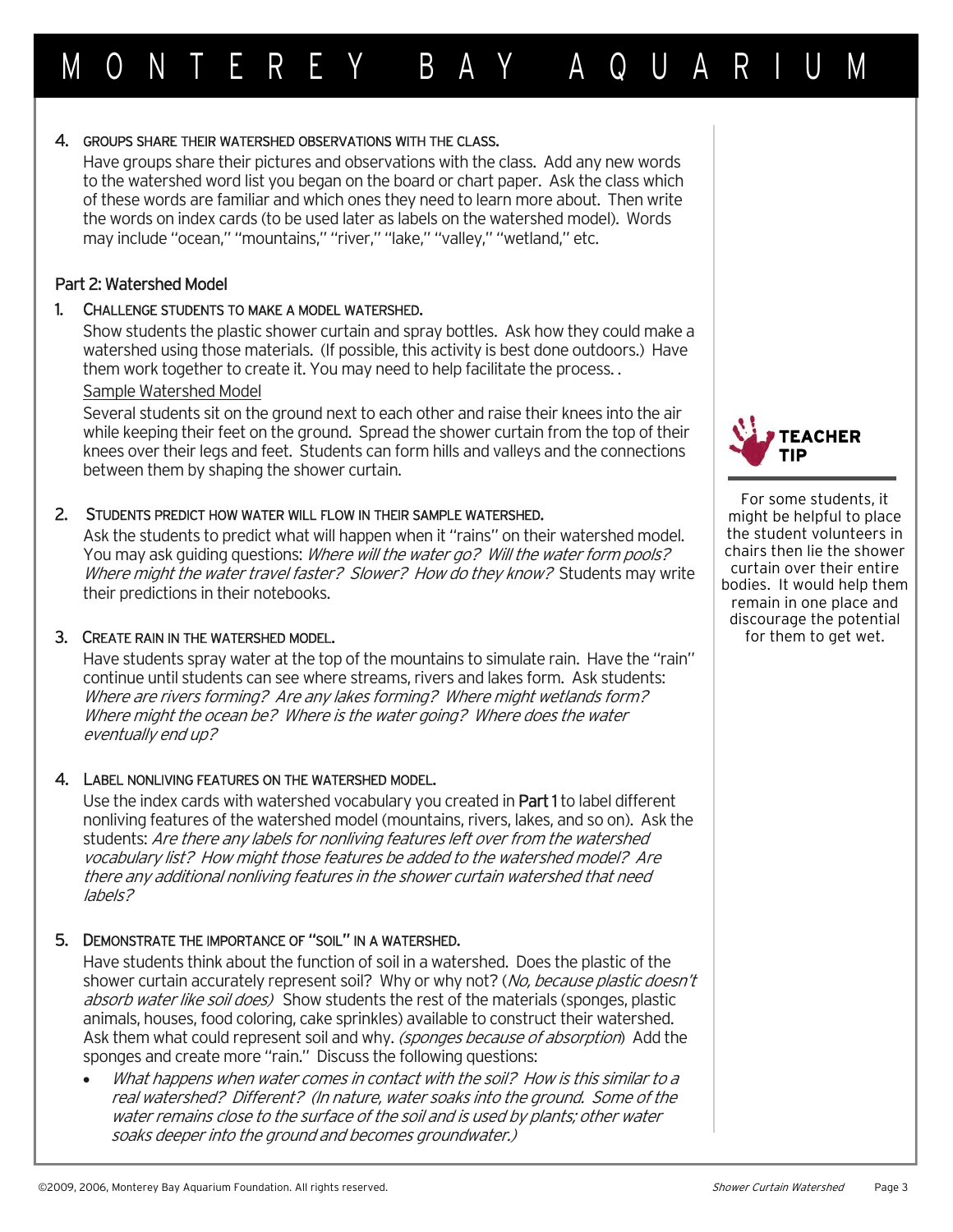# MONTEREY BAY AQUARIUM

**CONSERVATION TIPS**

> Nearshore animals are especially vulnerable to point and non-point source pollution that travels through our storm drains and watersheds to the sea. Use nontoxic materials in your yard; dispose of trash properly and share what you know. These actions will help keep our coasts and neighborhoods clean.

• Estimate how much water is stored underground. Do humans use this underground water? For what?

#### 6. LABEL AND ADD LIVING FEATURES TO THE WATERSHED MODEL.

Ask students: What living things may be found in a watershed. What human development might be found in a watershed? (houses, schools, factories, dams, farms) Where would the best places be for humans to build or live in a watershed? Would those locations be the best for the health of the watershed? Have students add some small houses, animals, people, cars or factories to the model with the index card labels. How might these inhabitants affect the watershed? How might a dam affect the water flow in the watershed?

#### 7. EXPLORE THE SOURCES OF POLLUTION IN A WATERSHED.

Ask students what the sources of pollution might be in a watershed. (trash from homes and schools, oil from cars, fertilizers from gardens and fields, waste from animals) You may choose to introduce the terms "point source" and "non-point source." Have students demonstrate pollution with a pinch of sand, diluted food coloring or cake sprinkles. Ask: What happens to the pollution when it rains? Use the spray bottles to create "rain" and watch the resulting water flow. Discuss how this models what happens in a real watershed.

#### 8. COMPARE THE SCHOOLS WATERSHED TO THE SHOWER CURTAIN MODEL.

Clean up the model watershed and then bring in maps or go outside to identify the watershed of the school. Compare it to the watershed model the students created. You may choose to have a class discussion or have students record their observations in their notebooks. Discussion questions may include:

- What does our watershed look like?
- How is our watershed similar to our shower curtain watershed model? How is it different?
- What features are found in our watershed? What physical features (names of mountains, ridges and so on) form the edges of our watershed? When it rains, where does the water flow in our watershed?
- Are your homes in the same watershed as our school? Does the water you drink come from this watershed?

#### 9. AS A CLASS, DISCUSS WAYS TO KEEP THE WATERSHED HEALTHY.

Ask students for their ideas. Come up with three actions the students can take to help protect their watershed.

## **Extensions**

- Use the zip code of their homes or school to locate the students' watershed at Surf Your Watershed on the EPA website. Have them look at a satellite image of where they live on Google maps. Ask what they can tell about their watershed from the satellite image. Have them look at a topographical map of where they live. Ask what kind of information this type of map gives about their watershed. Discuss other kinds of maps that might show additional features of their watershed.
- Research where the drinking water comes from in your community. Is it treated? If so, how?